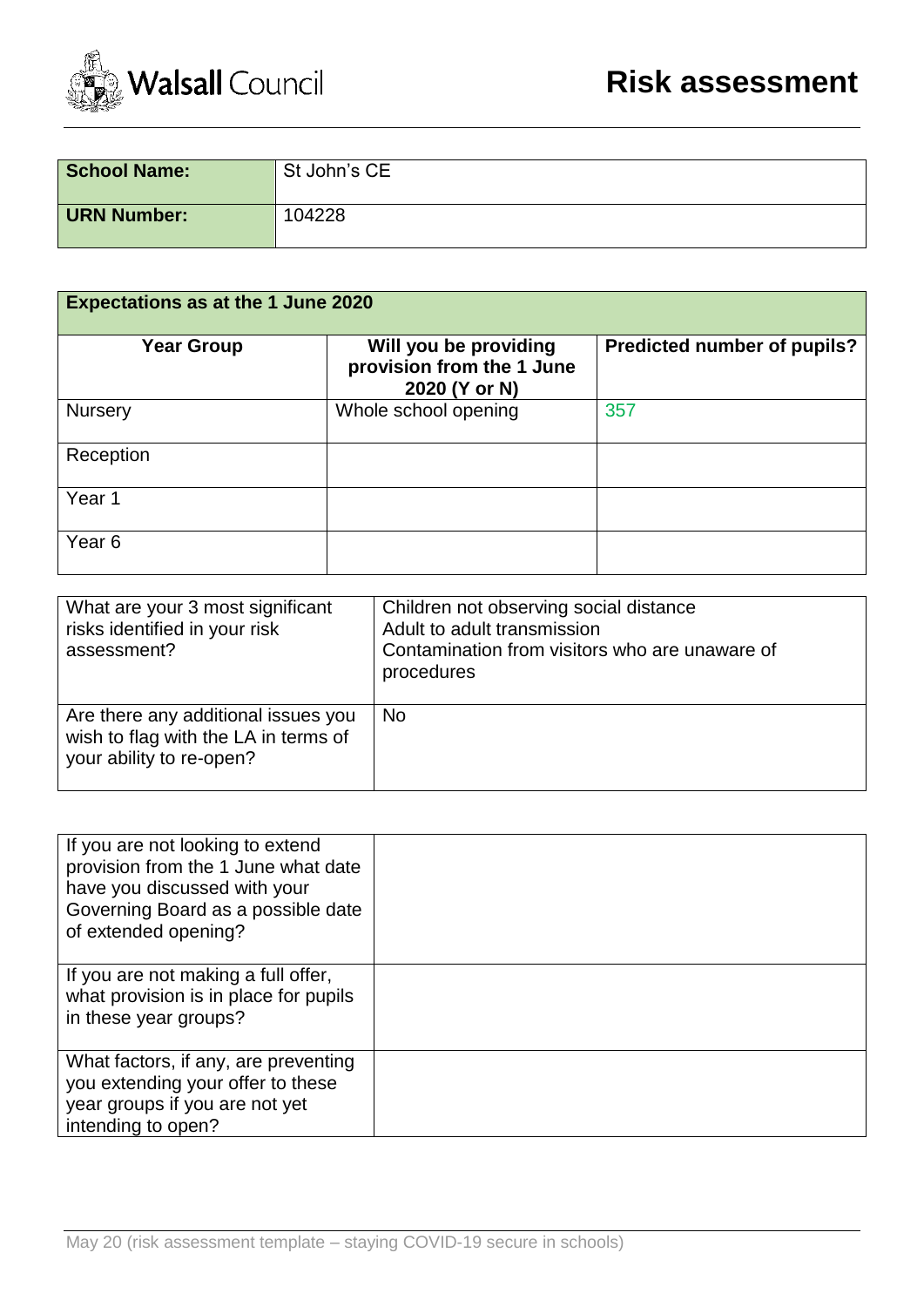

## **Risk assessment for: Working safely during Coronavirus (staying COVID-19 secure)**

**Assessment date: 1 st September 2020 Name of assessor: Andy Mills**

**Model risk assessment MUST be made school specific by editing/deleting any part that does not apply and adding additional risks/hazards/controls specific to the school where appropriate**

| What are the significant<br>hazards?   | Who might be harmed &<br>how?                                                     | <b>Existing controls</b><br>(What are you already doing?)                                                                                                                                                                                                                                                                                                                                                                                                                                                                                                                                                                                                    | <b>Additional controls</b><br>required<br>(Do you need to do<br>anything else?) | <b>Residual</b><br>risk rating*<br>L/M/H | 1. Action by<br>2. Target date<br>3. Done date |
|----------------------------------------|-----------------------------------------------------------------------------------|--------------------------------------------------------------------------------------------------------------------------------------------------------------------------------------------------------------------------------------------------------------------------------------------------------------------------------------------------------------------------------------------------------------------------------------------------------------------------------------------------------------------------------------------------------------------------------------------------------------------------------------------------------------|---------------------------------------------------------------------------------|------------------------------------------|------------------------------------------------|
| Building and class<br>occupancy levels | Teachers/Teaching<br>assistants in the class<br>Children in the bubble<br>Parents | • Cleaning will take place in the<br>classrooms every morning-<br>caretaker. Lunchtimes by members<br>of staff and cleaners in the afternoon<br>• change to entry/exit via multiple<br>external doors allowing direct access<br>to specified area minimising the<br>need for a one way system<br>• Supply teachers and tutors to be<br>allowed in school but must wash<br>hands on entry and exit and adhere<br>to all guidelines put in place. Regular<br>visitors to school to be offered lateral<br>flow tests.<br>• Teaching staff to remain 2m apart<br>from children and other adults<br>• Reminders to keep 2m distance to<br>be posted around school |                                                                                 |                                          | 1.All staff<br>$2.1st$ June<br>3.              |
|                                        |                                                                                   | • No large gatherings-daily collective<br>worship in the classroom led by<br>teacher or virtually                                                                                                                                                                                                                                                                                                                                                                                                                                                                                                                                                            |                                                                                 |                                          |                                                |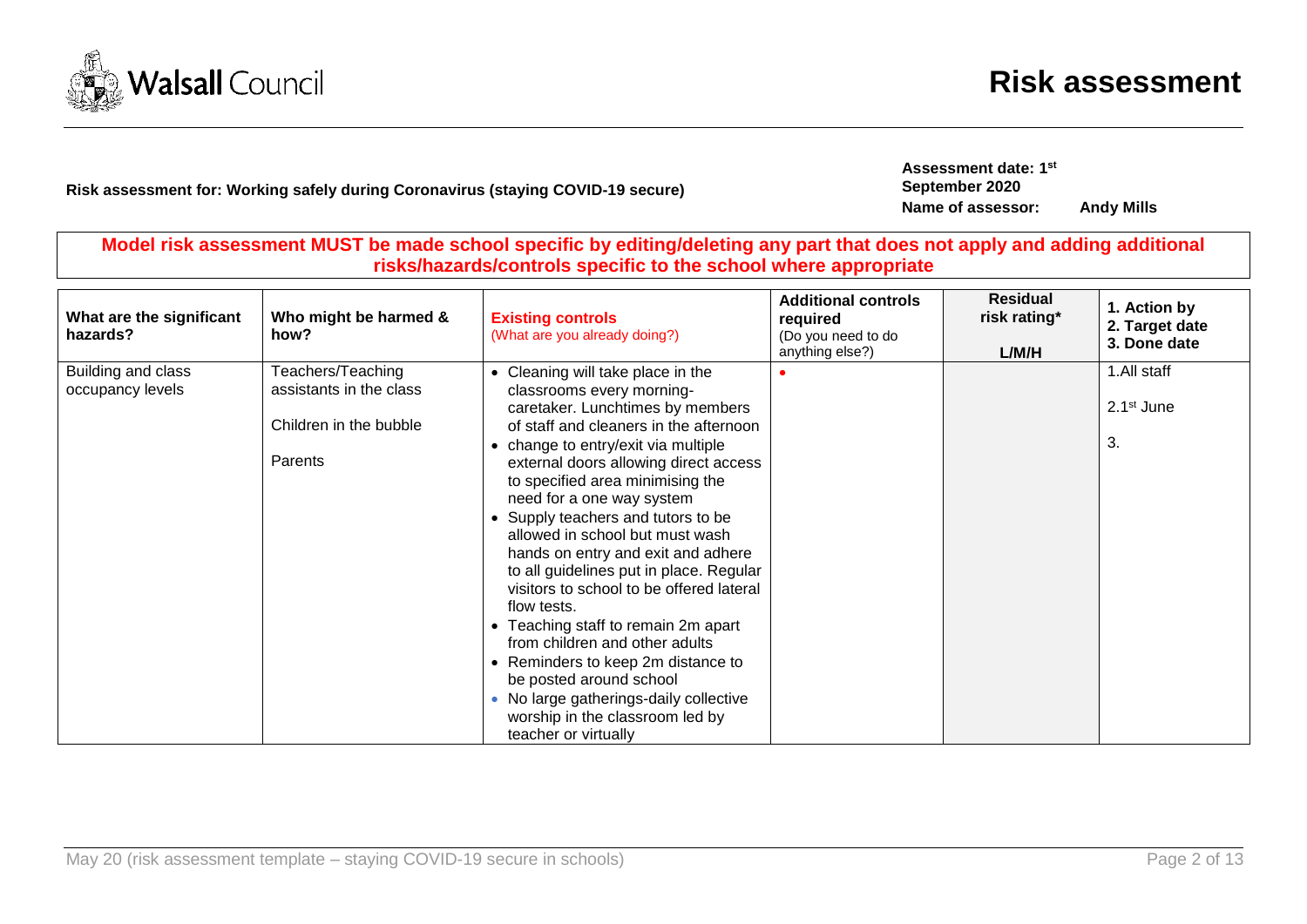

| Segregation of pupils            |       | • Designated toilets for each year<br>group<br>• Staggered start and finish times<br>• Staggered break and lunch times                                                                                                                                                                                                                                                                                                                   |  | 1.AM/all staff<br>2. |  |
|----------------------------------|-------|------------------------------------------------------------------------------------------------------------------------------------------------------------------------------------------------------------------------------------------------------------------------------------------------------------------------------------------------------------------------------------------------------------------------------------------|--|----------------------|--|
|                                  |       | • Different entry and exit points<br>• Two children to each table facing the<br>front of the class. Teacher to<br>predominantly teach from the front<br>KS <sub>2</sub><br>• Class bubbles can be taught by<br>different teachers but WHERE<br>POSSIBLE retain the same adults.                                                                                                                                                          |  | 3.                   |  |
|                                  |       | No use of cloakrooms – children to<br>store coats/bags under their table<br>Children to have designated sinks to<br>wash their hands. Encourage<br>frequent hand washing and<br>immediately on arrival and prior to<br>departure<br>Hand sanitisers placed on entry<br>points<br>Extra sink installed in Year 1 (BL)<br>and mobile sink in Year 5/6 Hand<br>sanitiser to be located in frequently<br>used places- eg photocopier, kettle |  |                      |  |
| <b>Staff receiving LFD Tests</b> | Staff | School staff will be given tests to complete at home twice a week and to be carried out first thing in the morning.<br>Anyone with a positive result will need to inform the school, take a confirmatory Polymerase Chain Reaction<br>(PCR) test and follow the self-isolation guidelines (currently 10 days).                                                                                                                           |  | $\bullet$            |  |
|                                  |       |                                                                                                                                                                                                                                                                                                                                                                                                                                          |  |                      |  |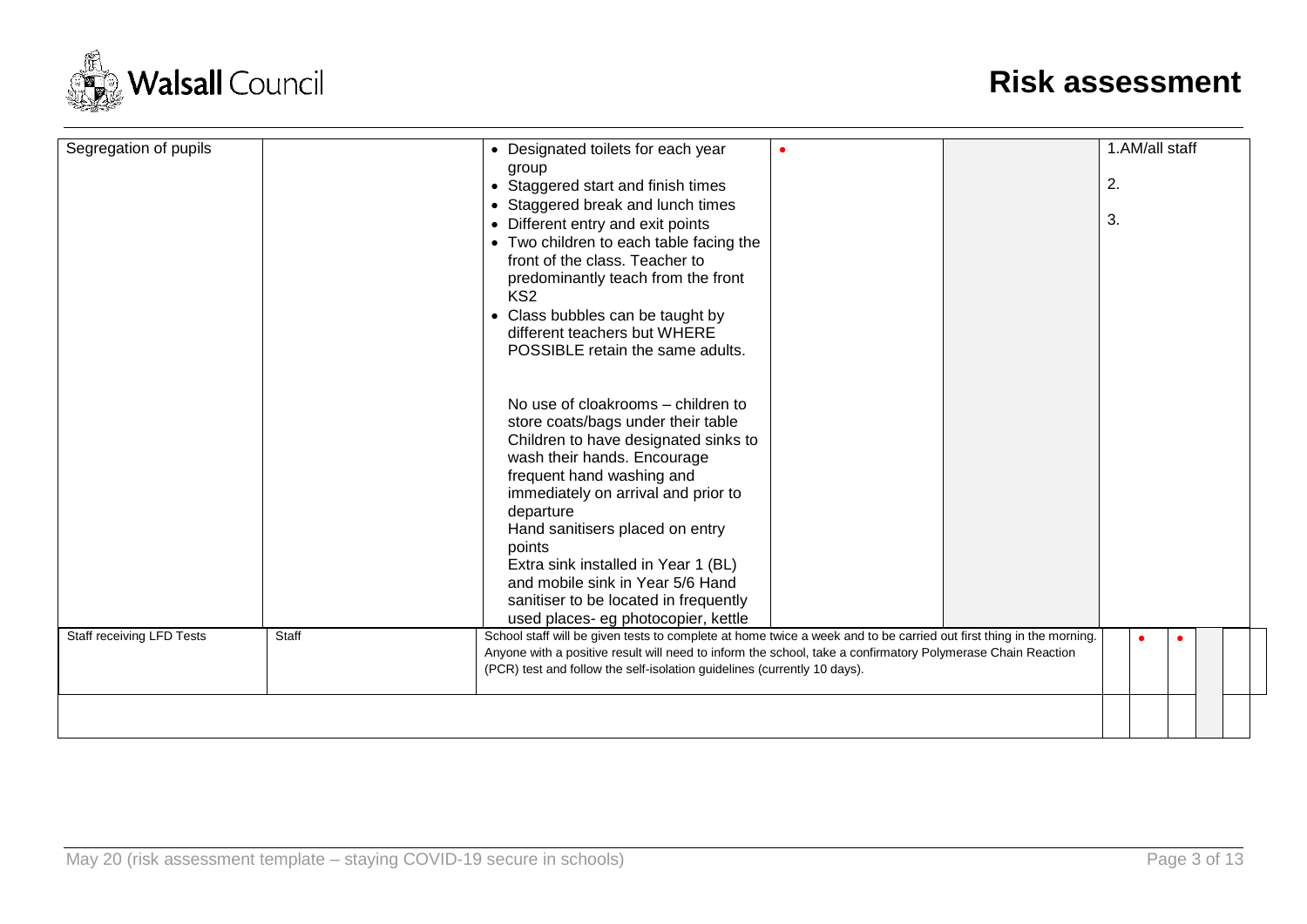

| Staff and parent<br>interaction. (Including<br>meetings) | • Parents to drop children off only - no<br>waiting on the playground<br>• Where possible staff to guide<br>children straight into school<br>• Year 6 encouraged to walk to and<br>from school<br>• All communication through class<br>dojo, Any further conversations, if<br>needed, via telephone<br>• Staff meetings to be held in the hall<br>to retain 2m distance. To be kept to<br>minimum time frame with strict<br>agenda adhered to. Staff meetings<br>only held when necessary<br>• Briefings to be held with one staff<br>member from a team to relay<br>information back and forth<br>• HT/DHT to be available via<br>dojo/email. To be made available to<br>parents | • Only one adult at a<br>time in the<br>Reception area                                                    | 1.All staff<br>2.<br>3. |
|----------------------------------------------------------|-----------------------------------------------------------------------------------------------------------------------------------------------------------------------------------------------------------------------------------------------------------------------------------------------------------------------------------------------------------------------------------------------------------------------------------------------------------------------------------------------------------------------------------------------------------------------------------------------------------------------------------------------------------------------------------|-----------------------------------------------------------------------------------------------------------|-------------------------|
| Staff and Staff interaction                              | • Staggered break and lunch to avoid<br>congestion<br>• Reminders of 2m distancing to be<br>displayed. Verbal reminders when<br>necessary<br>• Masks to be worn when interacting<br>with other members of staff or<br>parents when in confined spaces for<br>a period of 15 minutes or over.<br>Respect the right of others to wear a<br>face mask. Staff to feel comfortable<br>to ask others to wear a face mask.<br>• Added table in the hall to reduce<br>numbers around a table                                                                                                                                                                                              | • Disabled toilets to<br>be designated for<br>gents<br>• Gents toilet area a<br>second area for<br>ladies | 1.All staff<br>2.<br>3. |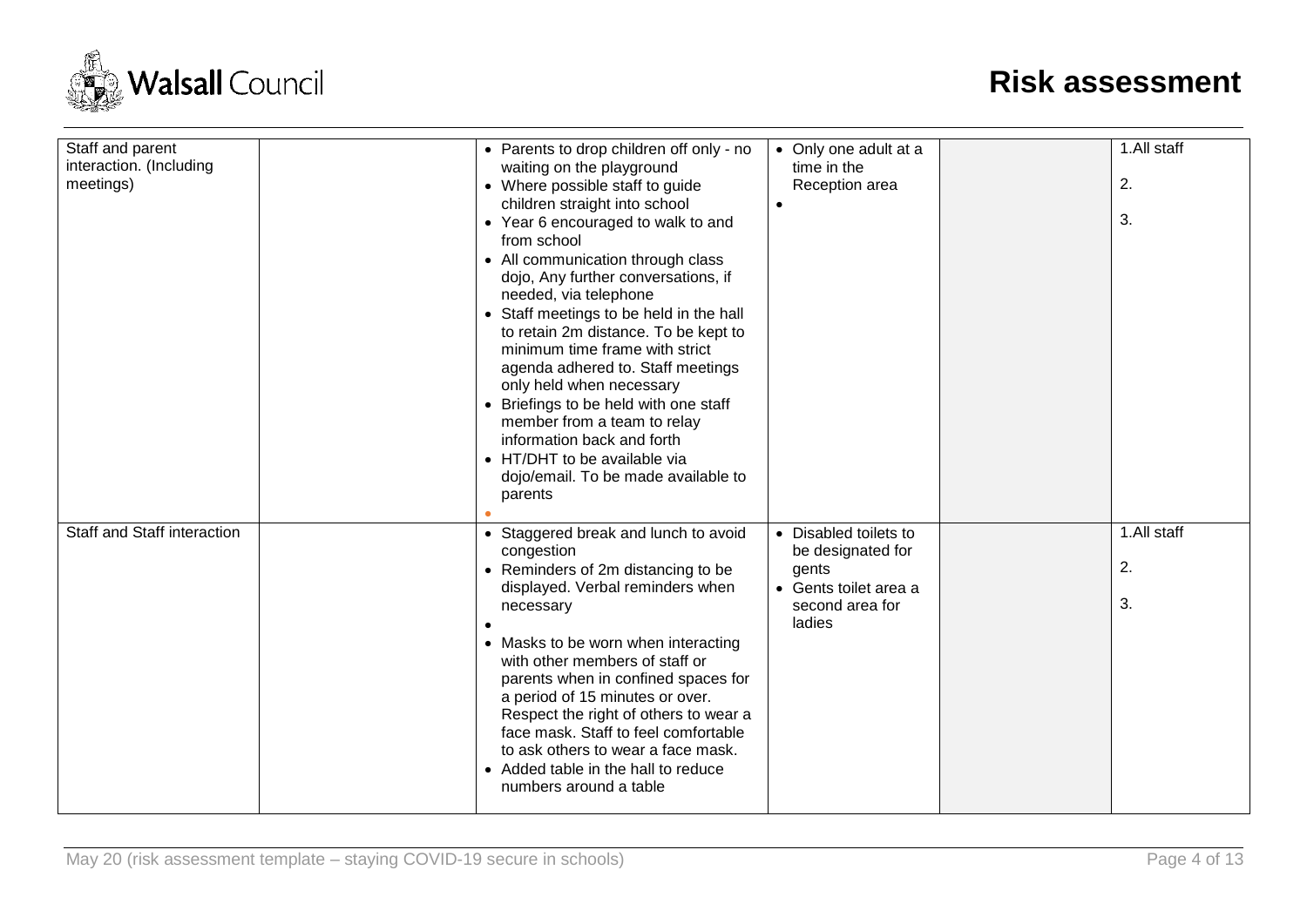

| Statutory and best practice<br>inspections                   | • Resume fire procedures from pre-<br>pandemic                                                                                                                                                                                                                                                                                                                                                                                                                                                                                                                                                   | $\bullet$ | 1.All staff<br>2.<br>3.                                    |
|--------------------------------------------------------------|--------------------------------------------------------------------------------------------------------------------------------------------------------------------------------------------------------------------------------------------------------------------------------------------------------------------------------------------------------------------------------------------------------------------------------------------------------------------------------------------------------------------------------------------------------------------------------------------------|-----------|------------------------------------------------------------|
| Contamination on surfaces<br>including toys and<br>equipment | • Desks sanitised after school                                                                                                                                                                                                                                                                                                                                                                                                                                                                                                                                                                   | $\bullet$ | 1.All staff<br>Cleaning and<br>caretaking team<br>2.<br>3. |
| Lack of effective cleaning                                   | • All areas of school to be thoroughly<br>cleaned at the end of every day<br>• Prior to opening a thorough clean of<br>the whole school<br>• All frequently touched areas to be<br>identified and cleaned throughout the<br>day eg door handles, light switches,<br>working areas<br>• All internal doors to remain open(<br>other than fire doors)<br>• External doors to be operated by the<br>same person (no use of the touch<br>pad)<br>• Children to only handle their own<br>equipment<br>• Teachers not to mark work and<br>children to return their books etc to<br>their trays/drawers | $\bullet$ | Cleaning<br>1.<br>and<br>caretakin<br>g staff<br>2.<br>3.  |
| Lack of effective<br>ventilation                             | • Windows in every classroom to be<br>open<br>• All external doors to be opened as<br>long as they are not presenting a<br>safeguarding risk<br>• Servicing of ventilation and Air<br>conditioning units prior to re-opening                                                                                                                                                                                                                                                                                                                                                                     | $\bullet$ | All staff/caretaker                                        |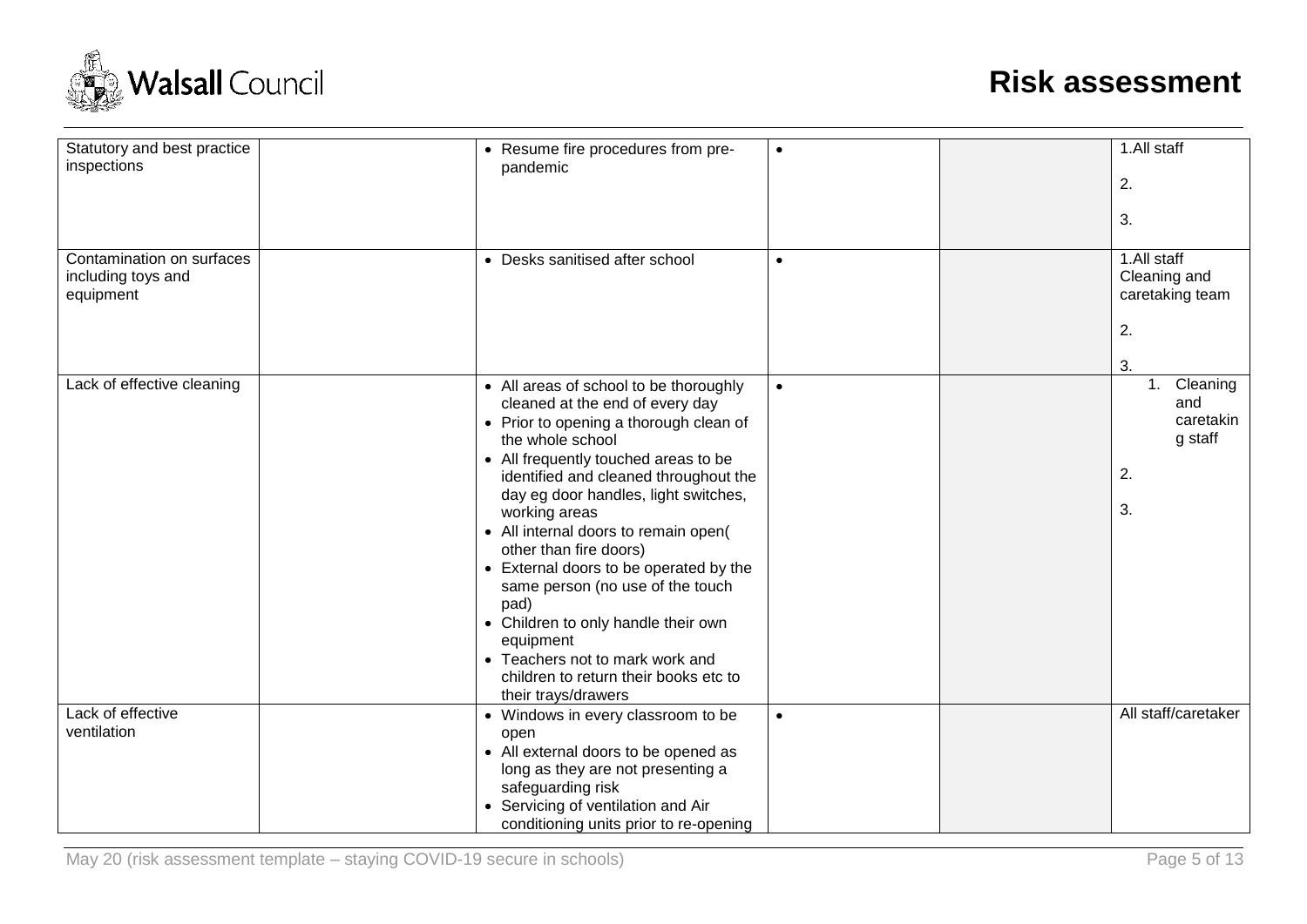

|                                                                |           | • Internal, non-fire doors to be opened<br>• During the colder weather<br>windows/doors to be shut before<br>school to allow school to warm up.<br>Then opened for ventilation just prior<br>to children entering the building<br>All external doors to be closed and<br>locked for safety purposes (music<br>room door closed but unlocked)                                                                                                                                                                                                                                                                                                                                                                                             |                                                                                 |                         |
|----------------------------------------------------------------|-----------|------------------------------------------------------------------------------------------------------------------------------------------------------------------------------------------------------------------------------------------------------------------------------------------------------------------------------------------------------------------------------------------------------------------------------------------------------------------------------------------------------------------------------------------------------------------------------------------------------------------------------------------------------------------------------------------------------------------------------------------|---------------------------------------------------------------------------------|-------------------------|
| Personal Hygiene, toilet,<br>shower and changing<br>facilities |           | • Hand sanitiser to be made available<br>to all staff<br>• Hand sanitiser on each entry and exit<br>point<br>• Soap regularly checked in every sink<br>area<br>• Bins in every teaching area                                                                                                                                                                                                                                                                                                                                                                                                                                                                                                                                             | $\bullet$                                                                       | 1.All staff<br>2.<br>3. |
| Staff at increased risk from<br>the virus                      | Mum to be | • All staff to be risk assessed<br>• Mental health leads (JH/SC) to offer<br>support for mental health issues<br>• Staff encouraged to open up about<br>concerns<br>• A culture of openness in school to<br>discuss issues<br>• All staff to have their temperature<br>checked on entry into the building<br>• Mum to be is considered to be<br>clinically vulnerable<br>• Practise frequent and thorough hand<br>washing and cleaning of workspaces<br>and adhere to social distancing<br>• Avoid crowded areas and mixing with<br>other members of staff and parents<br>where possible<br>• Remain specific bubbles<br>• Weekly meeting with pregnant<br>member of staff to ensure well being<br>• Measures to be discussed and put in | Weekly meetings to<br>discuss working<br>conditions-either<br>delivering remote | 1.All staff<br>2.<br>3. |

May 20 (risk assessment template – staying COVID-19 secure in schools) Page 6 of 13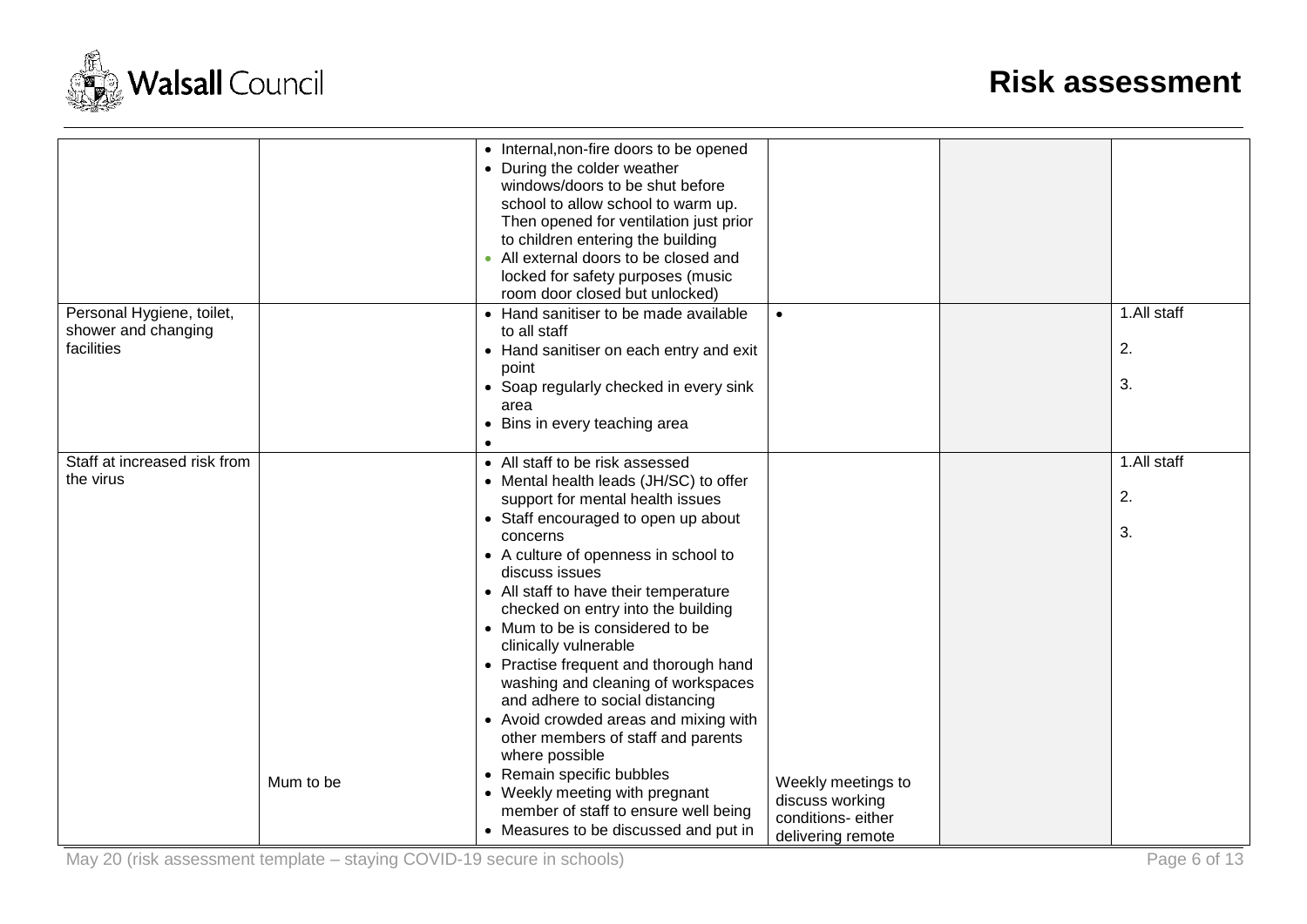

|                                               | place for when enters the third<br>trimester<br>• Additional adult support (TA/trainee<br>teacher) available                                                                                                                                                                                                                                                                                                                                                                                                                                                                                                                                                                                             | learning from home or<br>in own classroom<br>socially distanced<br>from children and<br>other staff<br>To be reviewed<br>weekly |                                           |
|-----------------------------------------------|----------------------------------------------------------------------------------------------------------------------------------------------------------------------------------------------------------------------------------------------------------------------------------------------------------------------------------------------------------------------------------------------------------------------------------------------------------------------------------------------------------------------------------------------------------------------------------------------------------------------------------------------------------------------------------------------------------|---------------------------------------------------------------------------------------------------------------------------------|-------------------------------------------|
| Pupils at an increased risk<br>from the virus | $\bullet$                                                                                                                                                                                                                                                                                                                                                                                                                                                                                                                                                                                                                                                                                                | $\bullet$                                                                                                                       | 1.All staff/parents<br>2.<br>3.           |
| Visitors and contractors                      | • When working in school over a<br>sustained period of time then to be<br>asked to do an LFT                                                                                                                                                                                                                                                                                                                                                                                                                                                                                                                                                                                                             | $\bullet$                                                                                                                       | $1.$ All<br>staff/contractors<br>2.<br>3. |
| Staff with symptoms of the<br>virus           | • Any symptoms evident in staff, staff<br>to be sent home and advised to<br>immediately take tests (limited tests<br>available in school)<br>• Any positive cases to be reported to<br><b>Walsall Health Protection Team</b><br>01922 658065 Staff not to return until<br>a negative test or in the case of living<br>with a positive case and being non-<br>symptomatic no return until the 15 <sup>th</sup><br>day.<br>• LFT test to be taken on $5th$ and $6th$<br>day. If negative can return to work.<br>• If positive tests on $7th$ and $8th$ day, if<br>both negative can return to work/.<br>• If still positive can return to work after<br>10 day isolation<br>• Staff to keep AE/AM informed | $\bullet$                                                                                                                       | 1. All staff<br>2.<br>3.                  |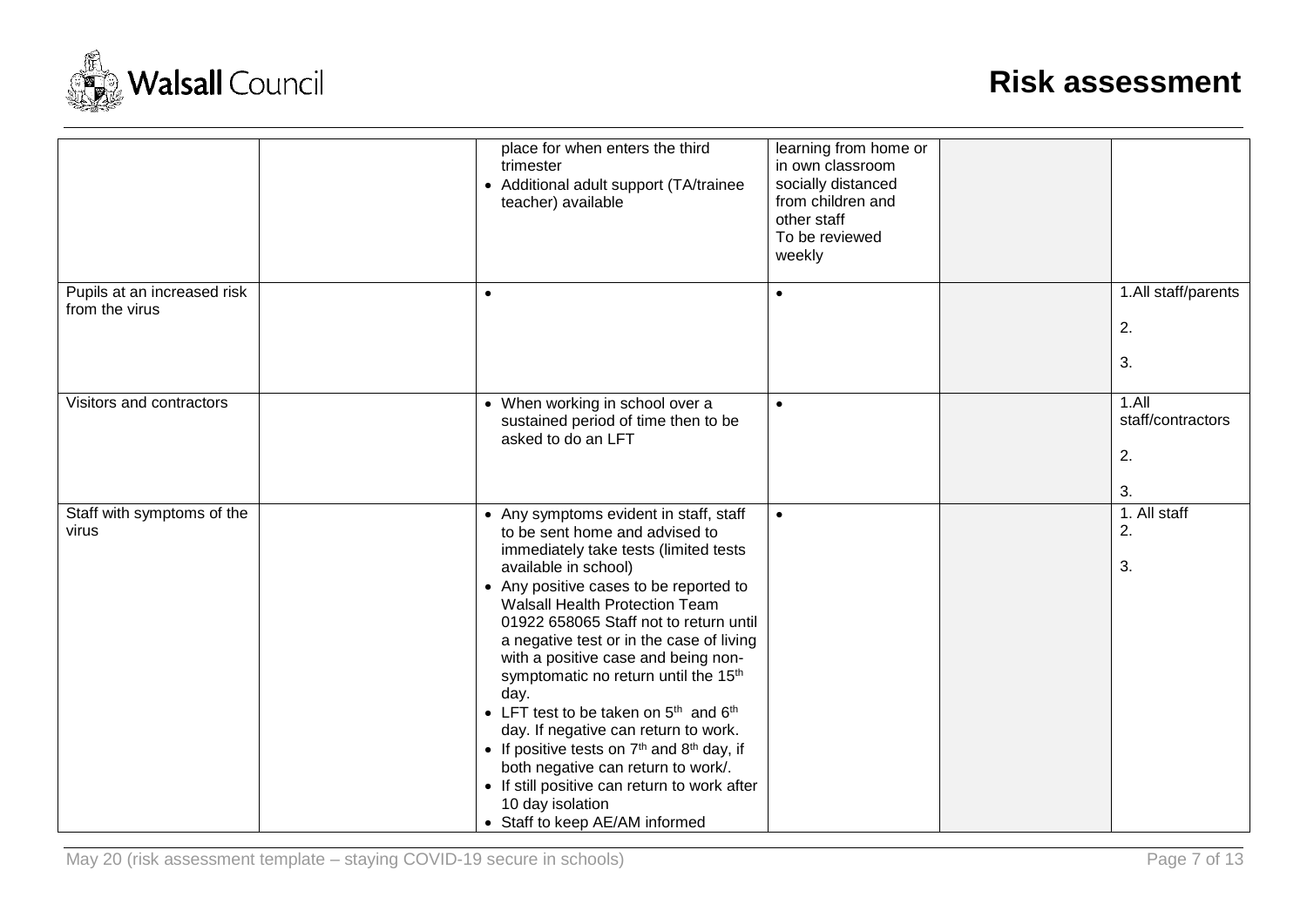

|                                      | • March 2022- this is now guidance<br>and not law. However protocols still<br>to be maintained as advised by<br><b>Public Health</b><br>• Non-symptomatic staff to test twice<br>week on the lateral flow tests-exempt<br>if they have tested positive in the<br>previous 90 days, vaccinated staff to<br>take the tests.<br>• Should there not be enough staff to<br>safely teach all children in school and<br>no supply staff are available then, in<br>consultation with Public Health, LA<br>and Chair of Governors some<br>classes may revert to home learning.                                                                                                                                                                                  |           |                         |
|--------------------------------------|--------------------------------------------------------------------------------------------------------------------------------------------------------------------------------------------------------------------------------------------------------------------------------------------------------------------------------------------------------------------------------------------------------------------------------------------------------------------------------------------------------------------------------------------------------------------------------------------------------------------------------------------------------------------------------------------------------------------------------------------------------|-----------|-------------------------|
| Pupils with Symptoms of<br>the virus | • Child to be sent home immediately if<br>displaying symptoms (they will wait in<br>the Language Centre, which will be<br>used as an isolation unit)<br>• Staff to be provided with PPE when<br>dealing with sick children.<br>• Masks, aprons and disposable<br>gloves available for all staff<br>• Equipment to be disposed after use<br>and staff member to wash their<br>hands<br>Should there be an outbreak within<br>school (as identified by Public<br>Health) then in consultation with LA,<br>PH and Chair of Governors classes<br>may return to remote learning. All<br>learning is placed on Google<br>Classroom every week and all<br>children can access the work.<br>Devices to be made available to<br>those that can't access at home | $\bullet$ | 1.All staff<br>2.<br>3. |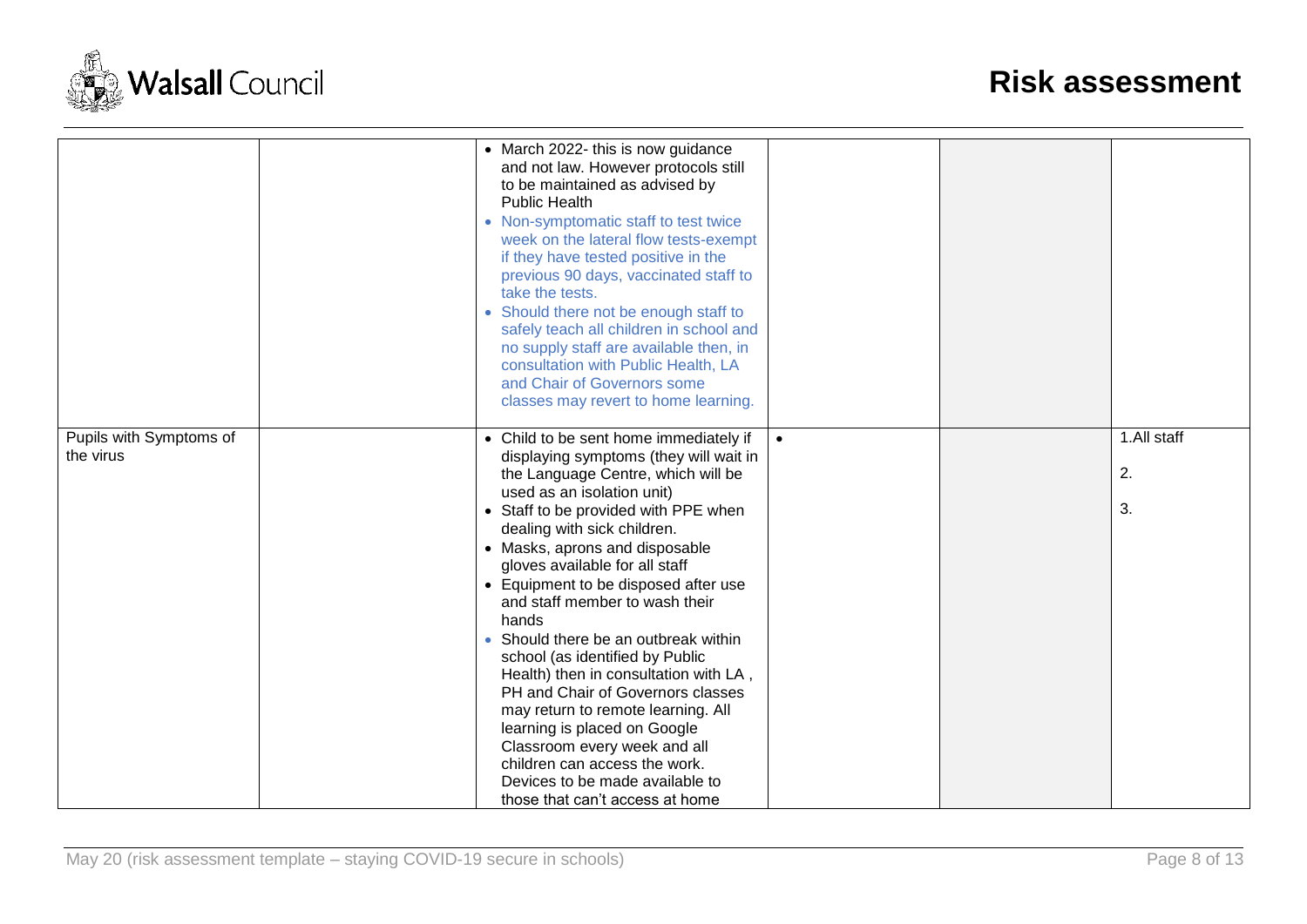

| Deliveries and collections       | • Glass hatch not to be opened to<br>postman etc                                                                                                                                       | $\bullet$ | 1.Office staff<br>2.<br>3.          |
|----------------------------------|----------------------------------------------------------------------------------------------------------------------------------------------------------------------------------------|-----------|-------------------------------------|
| <b>Access and Egress</b>         | • Hand sanitation available at entry<br>and exit points<br>$\bullet$                                                                                                                   | $\bullet$ | 1. All staff<br>2.<br>3.            |
| Common areas                     | • Al timings throughout the day to be<br>staggered<br>• Frequent use of outdoors<br>$\bullet$                                                                                          | $\bullet$ | 1.All staff<br>2.<br>3.             |
| Moving around the<br>building    | • When in communal areas staff to be<br>encouraged to wear masks                                                                                                                       | $\bullet$ | 1.Staff and<br>children<br>2.<br>3. |
| Work places and work<br>stations | • Office workstations turned so back to<br>back or perpendicular<br>• No hot desking<br>٠                                                                                              | $\bullet$ | 1.All staff<br>2.<br>3.             |
| Meetings                         | • MS Teams set up and already in<br>place for staff<br>• Staff to use own equipment<br>• Office staff to work on a rota basis<br>where possible to restrict numbers in<br>offices<br>٠ | $\bullet$ | 1.AM/all staff<br>2.<br>3.          |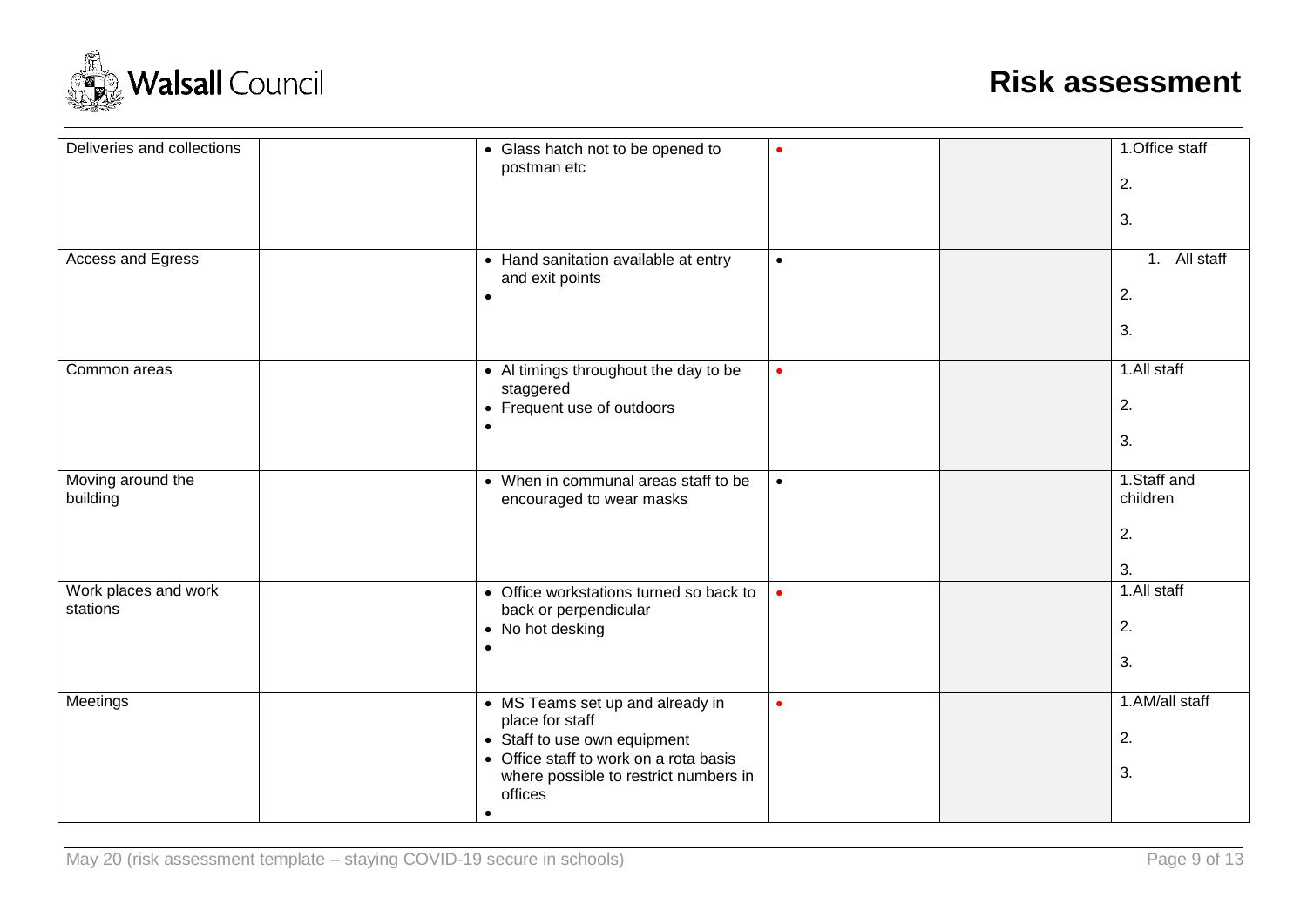

| Accidents, incidents and | All training is up to date- some have      |  | 1.All staff |
|--------------------------|--------------------------------------------|--|-------------|
| emergencies              | completed online courses during            |  |             |
|                          | lockdown period                            |  | 2.          |
|                          | First aid stock audited                    |  |             |
|                          | PPE equipment ordered and utilised         |  | 3.          |
|                          | Assembly points to be reviewed with        |  |             |
|                          | social distancing in mind                  |  |             |
|                          | Emergency sanitation equipment stored      |  |             |
|                          | in first aid area                          |  |             |
|                          | Fire alarms tested every Friday            |  |             |
|                          | All fire exits to remain available         |  |             |
|                          | All staff to know that one way systems     |  |             |
|                          | to be abandoned in the case of a fire      |  |             |
|                          | Fire plan takes into account groupings     |  |             |
|                          | with available adults                      |  |             |
|                          | All keys available to external gates-      |  |             |
|                          | they are located by the nearest            |  |             |
|                          | exit/entry point                           |  |             |
|                          | For a Paediatric casualty - There is an    |  |             |
|                          | acceptance that doing rescue breaths       |  |             |
|                          | will increase the risk of transmitting the |  |             |
|                          | COVID-19 virus, either to the rescuer or   |  |             |
|                          | the child/infant. However, this risk is    |  |             |
|                          | small compared to the risk of taking no    |  |             |
|                          | action as this will result in certain      |  |             |
|                          | cardiac arrest and the death of the        |  |             |
|                          | child. The advice from the                 |  |             |
|                          | Resuscitation Council (UK) is that         |  |             |
|                          | rescue breaths should be undertaken        |  |             |
|                          | as ventilations are crucial to the child's |  |             |
|                          | chances of survival                        |  |             |
|                          | • Guidance as above will be followed       |  |             |
|                          | in the event of an emergency. CPR          |  |             |
|                          | face shields would minimise cross          |  |             |
|                          | contamination.                             |  |             |
|                          |                                            |  |             |
|                          | • Defibrillator to be used if necessary.   |  |             |
|                          |                                            |  |             |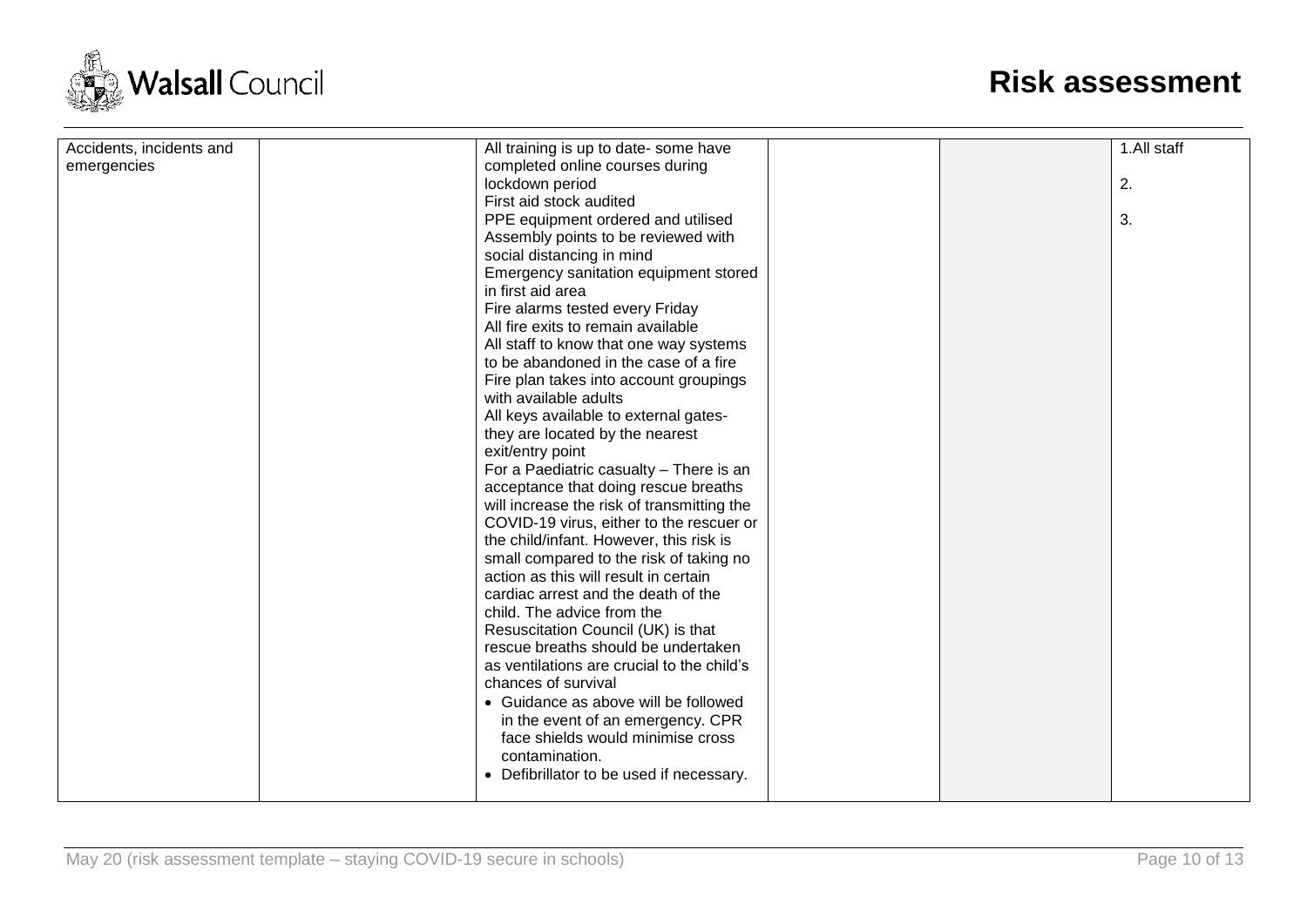

| Parent queuing outside<br>school                                     | • Parents to be advised to drop and go<br>• Staff will usher children into school<br>• Staff to be responsible for promptly<br>dismissing their bubble of children<br>• Parents not to congregate or wait in<br>the playground<br>• Double gates at the bottom of the<br>playground to be used as entry and<br>exit for (Lower KS2)plus entry for<br>upper KS2 however exit via car park<br>• Degree of flexibility allowed on entry<br>into school to avoid congestion on<br>pavement<br>• Year 5/6 children to depart via<br>Nursery Gates to decrease<br>congestion | $\bullet$ | 1.AM/parents<br>2.<br>3. |
|----------------------------------------------------------------------|------------------------------------------------------------------------------------------------------------------------------------------------------------------------------------------------------------------------------------------------------------------------------------------------------------------------------------------------------------------------------------------------------------------------------------------------------------------------------------------------------------------------------------------------------------------------|-----------|--------------------------|
| Transport to and from<br>school                                      | • Year 6 children to be encouraged to<br>walk along Brook Lane<br>• Parents advised to park on the<br>extensive car park at the top of Brook<br>Lane<br>• Those requiring public transport can<br>arrive later to avoid congested buses<br>etc<br>• Children to be constantly reminded<br>about washing their hands on<br>immediate arrival in school or at<br>home                                                                                                                                                                                                    |           | 1.AM/parents<br>2.<br>3. |
| Communication of control<br>measures to staff, pupils<br>and parents | • Any new guidance and training<br>(including risk assessments) to be<br>shared with all staff                                                                                                                                                                                                                                                                                                                                                                                                                                                                         | $\bullet$ | 1.All staff<br>2.<br>3.  |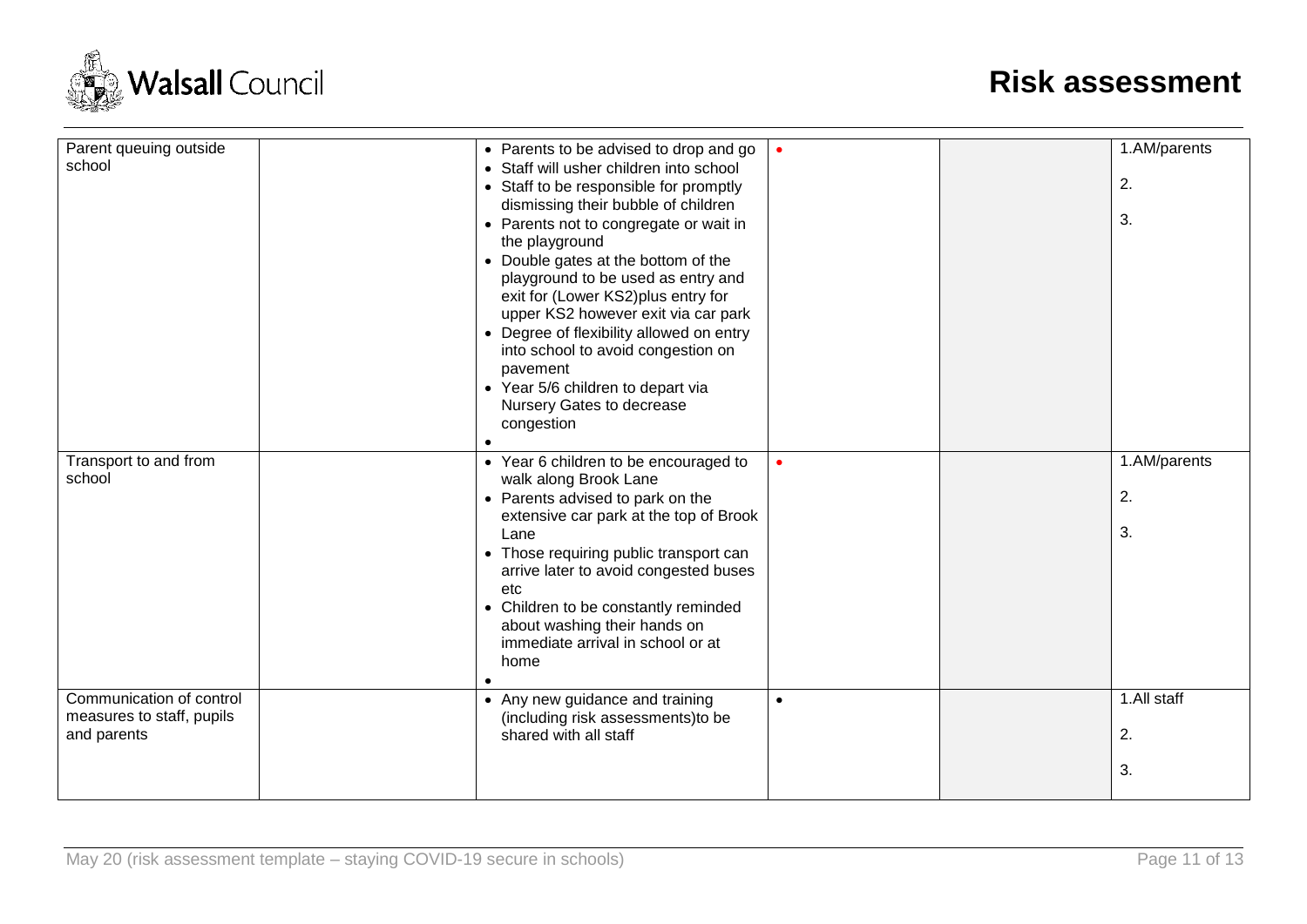

| PPE provision             | • PPE has been ordered, masks<br>already in plentiful supply<br>• Regular audit to ensure we have high<br>quantities of stock<br>• All administration of first aid PPE will<br>be required<br>Full stock of PPE available                                                                                                                    |           | 1.AM/AE<br>2.<br>3. |
|---------------------------|----------------------------------------------------------------------------------------------------------------------------------------------------------------------------------------------------------------------------------------------------------------------------------------------------------------------------------------------|-----------|---------------------|
| Teaching pupils with SEN  | • Risk assessment to be completed for<br>each child with EHCP or in receipt of<br>$1 - 1$<br>• 1-1 to maintain 2m distance at all<br>times<br>• To sit perpendicular NOT opposite<br>• Interventions/observations by<br>external staff can continue as normal<br>but must follow the visitor's protocol.                                     |           | 1.AM/JH<br>2.<br>3. |
| <b>Educational Visits</b> | • Undertake full and thorough risk<br>assessment in relation to all<br>educational visits as normal.<br>Additionally consider control<br>measures needed to be used to<br>reduce the risk of COVID<br>• Residentials to resume $-$ adhering to<br>centre and school RAs.<br>• Children and staff to do an LFT on<br>the morning of departure | $\bullet$ |                     |

**This risk assessment has been completed based on the national and local guidance at the time of completion having taken account of the additional risks/hazards/controls specific to this school.**

**Signature: A C Mills**

**Date: 27 th January 2022**

\* Optional – Residual risk (after additional controls are in place): column can be used by teams dealing with more hazardous activities to prioritise risks